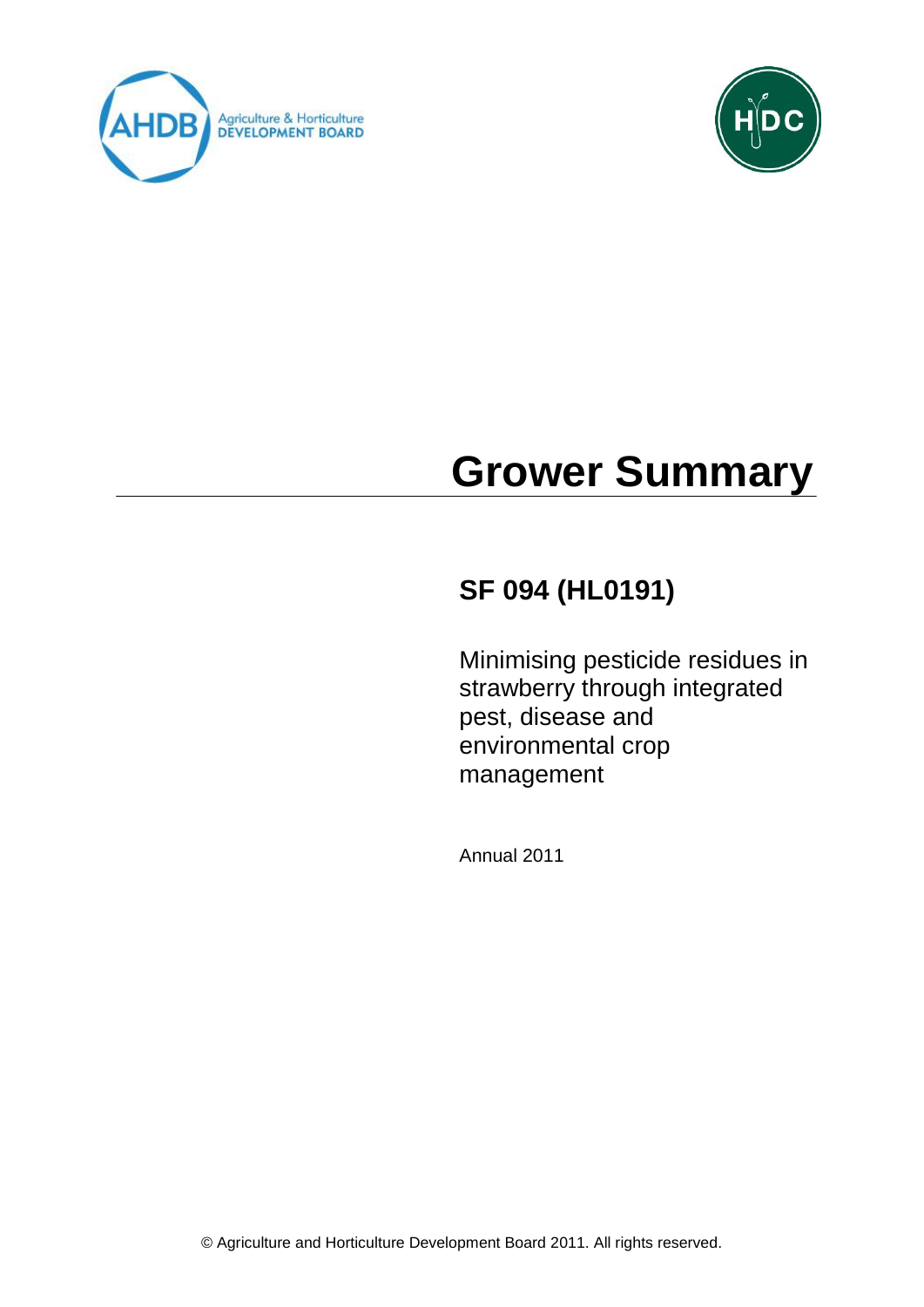# **Disclaimer**

*AHDB, operating through its HDC division seeks to ensure that the information contained within this document is accurate at the time of printing. No warranty is given in respect thereof and, to the maximum extent permitted by law the Agriculture and Horticulture Development Board accepts no liability for loss, damage or injury howsoever caused (including that caused by negligence) or suffered directly or indirectly in relation to information and opinions contained in or omitted from this document.* 

*No part of this publication may be reproduced in any material form (including by photocopy or storage in any medium by electronic means) or any copy or adaptation stored, published or distributed (by physical, electronic or other means) without the prior permission in writing of the Agriculture and Horticulture Development Board, other than by reproduction in an unmodified form for the sole purpose of use as an information resource when the Agriculture and Horticulture Development Board or HDC is clearly acknowledged as the source, or in accordance with the provisions of the Copyright, Designs and Patents Act 1988. All rights reserved.* 

*AHDB (logo) is a registered trademark of the Agriculture and Horticulture Development Board. HDC is a registered trademark of the Agriculture and Horticulture Development Board, for use by its HDC division. All other trademarks, logos and brand names contained in this publication are the trademarks of their respective holders. No rights are granted without the prior written permission of the relevant owners.*

The results and conclusions in this report may be based on an investigation conducted over one year. Therefore, care must be taken with the interpretation of the results.

# **Use of pesticides**

Only officially approved pesticides may be used in the UK. Approvals are normally granted only in relation to individual products and for specified uses. It is an offence to use nonapproved products or to use approved products in a manner that does not comply with the statutory conditions of use, except where the crop or situation is the subject of an off-label extension of use.

Before using all pesticides check the approval status and conditions of use.

Read the label before use: use pesticides safely.

HDC is a division of the Agriculture and Horticulture Development Board.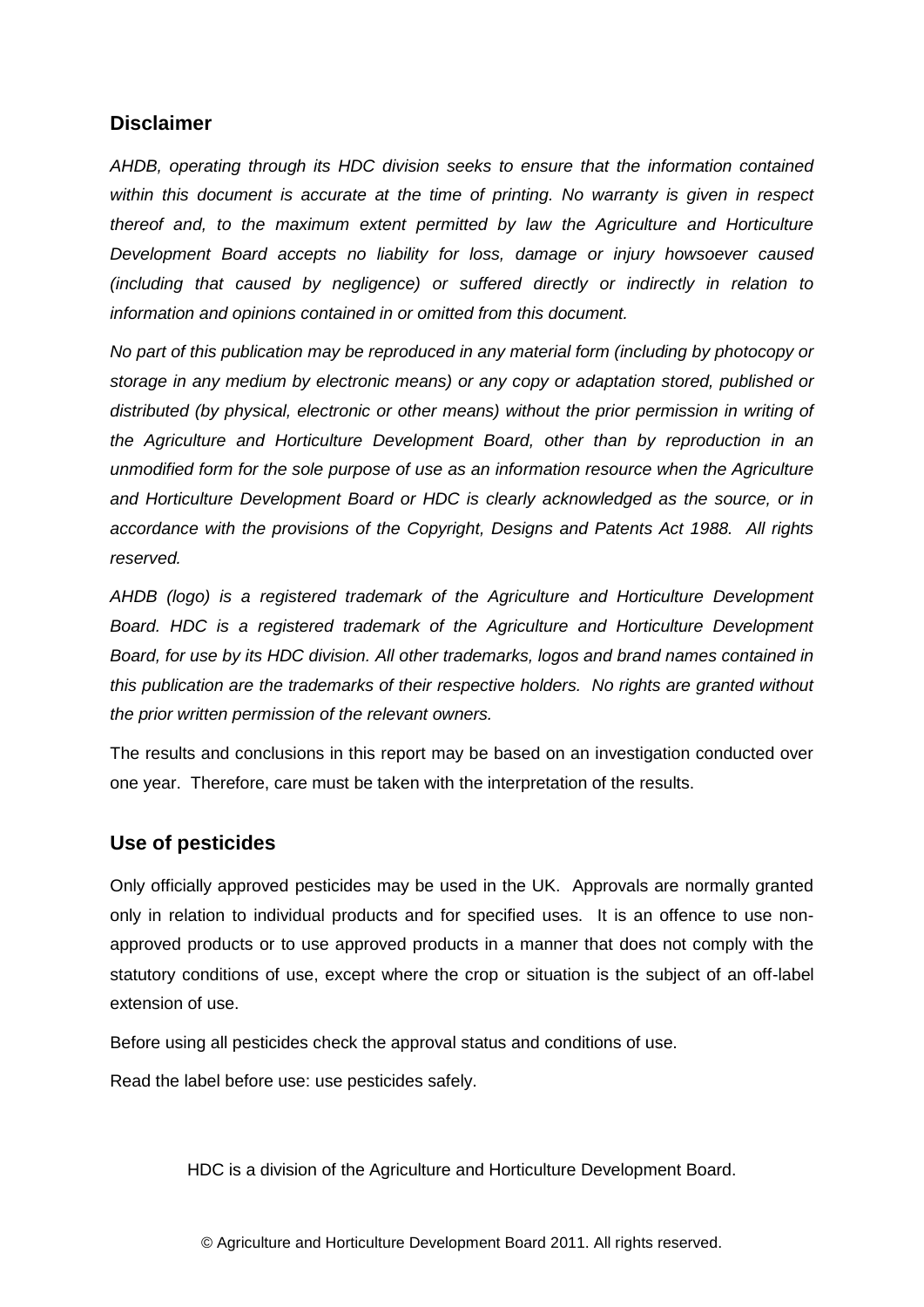| <b>Project Number:</b>          | SF 094 (HL0191)                                                                                                                                                                                                                                                                                                                                                                                                                                                                                                                                                                                                                                                                              |
|---------------------------------|----------------------------------------------------------------------------------------------------------------------------------------------------------------------------------------------------------------------------------------------------------------------------------------------------------------------------------------------------------------------------------------------------------------------------------------------------------------------------------------------------------------------------------------------------------------------------------------------------------------------------------------------------------------------------------------------|
| <b>Project Title:</b>           | Minimising pesticide residues in strawberry through<br>integrated pest, disease and environmental crop<br>management                                                                                                                                                                                                                                                                                                                                                                                                                                                                                                                                                                         |
| <b>Project Leader:</b>          | Jerry Cross, EMR                                                                                                                                                                                                                                                                                                                                                                                                                                                                                                                                                                                                                                                                             |
| Contractor/(s):                 | <b>East Malling Research</b>                                                                                                                                                                                                                                                                                                                                                                                                                                                                                                                                                                                                                                                                 |
| <b>Industry Representative:</b> | Hugh Mowat (M&S)                                                                                                                                                                                                                                                                                                                                                                                                                                                                                                                                                                                                                                                                             |
| Report:                         | Annual report 2011                                                                                                                                                                                                                                                                                                                                                                                                                                                                                                                                                                                                                                                                           |
| <b>Publication Date:</b>        | 28 August 2014                                                                                                                                                                                                                                                                                                                                                                                                                                                                                                                                                                                                                                                                               |
| Previous report/(s):            | Annual report 2009<br>Annual report 2010                                                                                                                                                                                                                                                                                                                                                                                                                                                                                                                                                                                                                                                     |
| <b>Start Date:</b>              | 1 April 2008                                                                                                                                                                                                                                                                                                                                                                                                                                                                                                                                                                                                                                                                                 |
| <b>End Date:</b>                | 31 March 2013                                                                                                                                                                                                                                                                                                                                                                                                                                                                                                                                                                                                                                                                                |
| <b>Collaborators:</b>           | K G Growers Ltd (Richard Harnden)<br>Berry World Ltd (Tim Newton)<br>Summer Fruit Company (Rupert Carter)<br>Mack Multiples Division (Tony Vallance)<br>Marks & Spencer plc (Hugh Mowat)<br>Sainsbury's plc (Theresa Huxley)<br>International Pheromone Systems Ltd (David<br>Hartley)<br>Horticultural Development Company (Lindrea<br>Latham)<br>East Malling Trust (Jim Quinlan)<br>East Malling Ltd (Ian Hardie)<br>Jane & Paul Mansfield Soft Fruit Ltd (David<br>Stanbury)<br>Agralan Ltd (Mike Abel)<br>Robert Boucher and Son (Hugh Boucher)<br>Red Beehive Company Ltd (Robin Dean)<br><b>Biological Crop Protection Ltd (Jennifer Lewis)</b><br>Koppert UK Ltd (Willem Ravensburg) |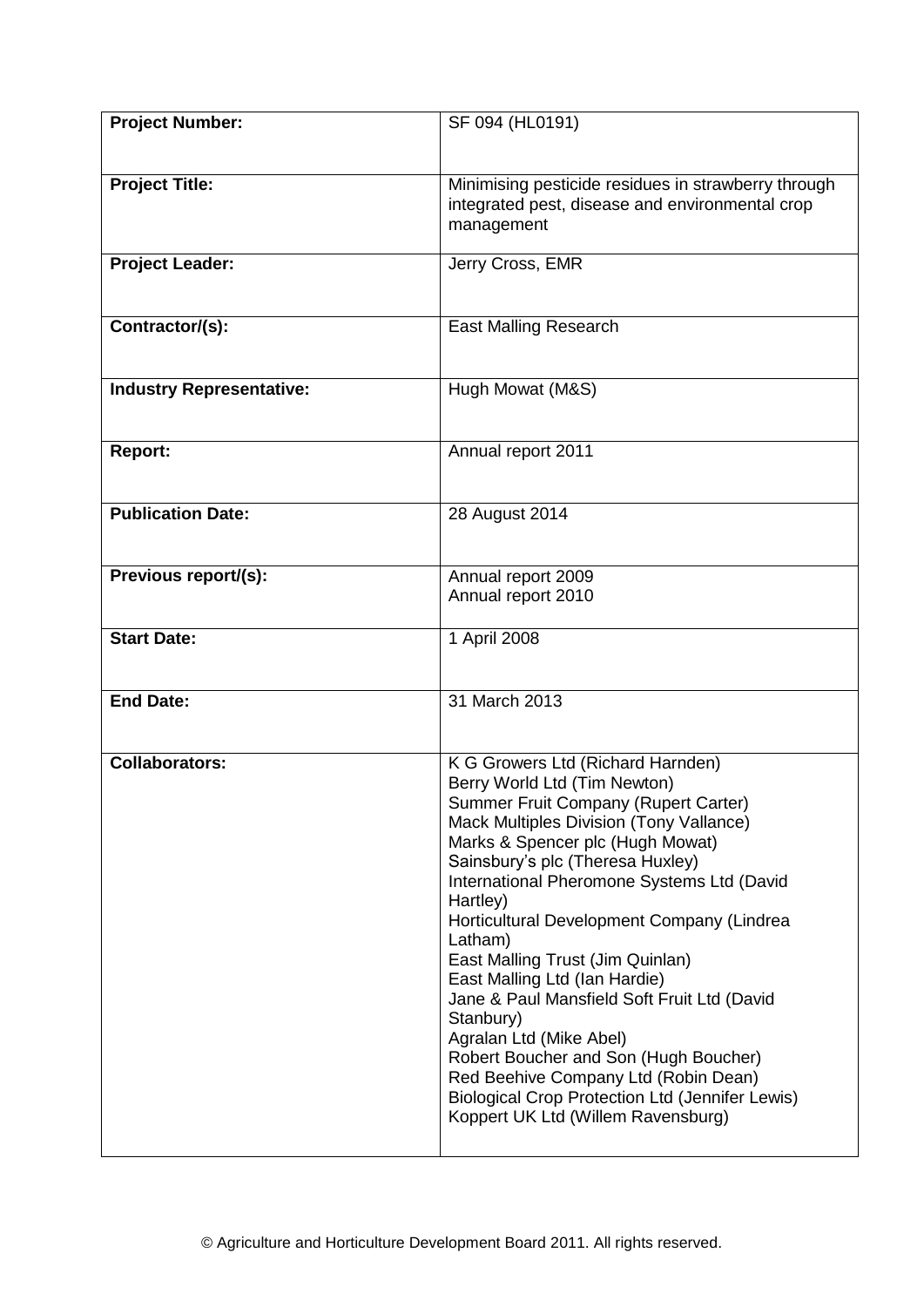# **Further information**

If you would like a copy of this report, please email the HDC office (hdc@hdc.ahdb.org.uk), alternatively contact the HDC at the address below.

HDC, AHDB Stoneleigh Park Kenilworth Warwickshire CV8 2TL

Tel – 0247 669 2051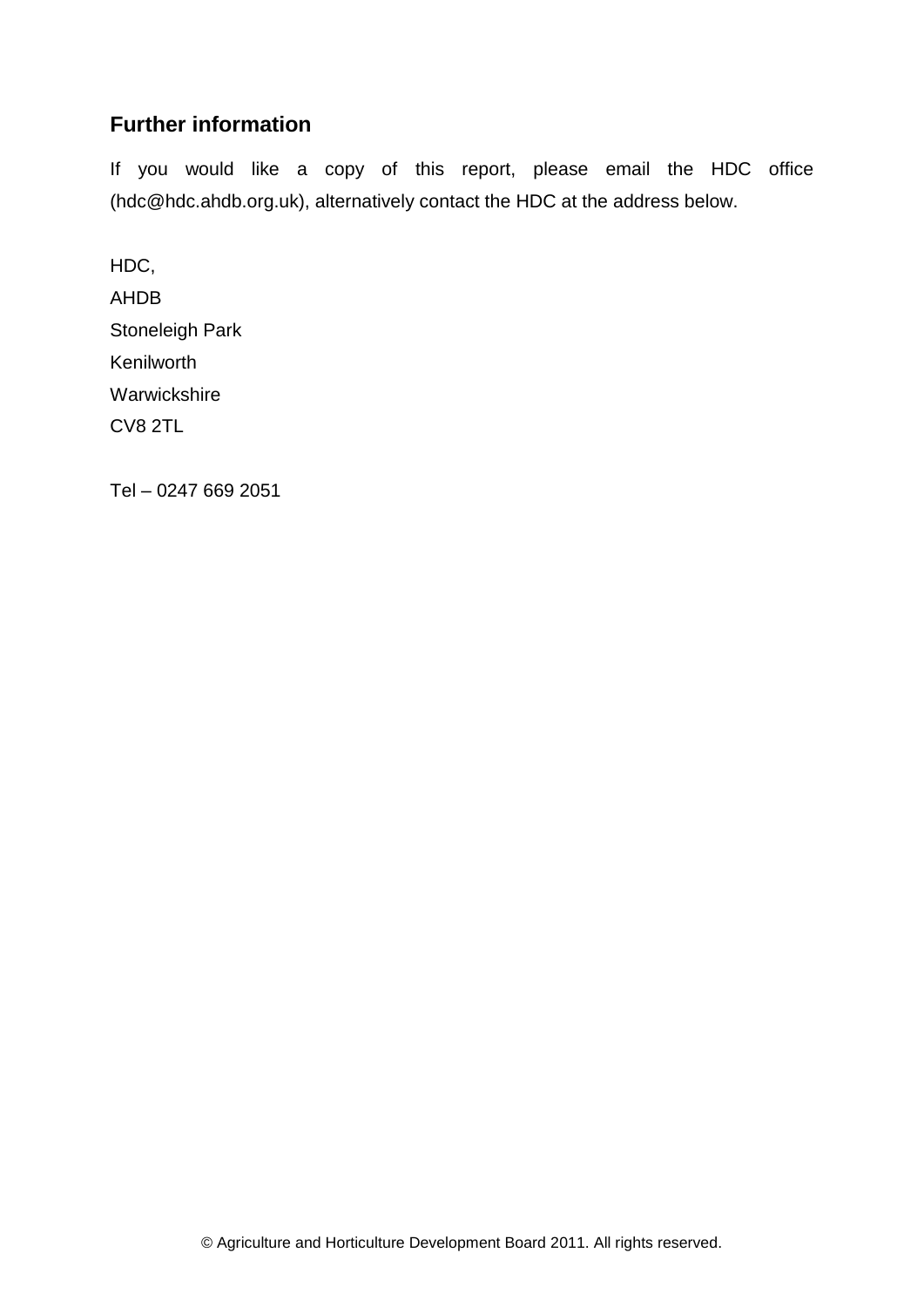# *GROWER SUMMARY*

# **Headline**

 New control approaches have been developed for the main pests and diseases of strawberry and these have been combined into a new Integrated Pest and Disease Management programme which will reduce pesticide use and greatly reduce the incidence of pesticide residues.

# **Background and expected deliverables**

The overall aim of the project is to develop alternative, sustainable, non-pesticidal methods for managing Botrytis, mildew, black spot, aphids, blossom weevil and capsid bugs on strawberry so greatly reducing (by >50%) pesticide use and eliminating the occurrence of reportable pesticide residues on harvested fruit. The methods developed for the individual pests and diseases will be combined with existing non-chemical methods for other pests and diseases in an overall Integrated Pest and Disease Management (IPDM) system, and this will be tested and refined in commerical strawberry production over 2 seasons.

# **Summary of project and main conclusions**

# *Progress on each objective of the project is summarised below*

#### *Powdery mildew*

#### **Inoculum in planting material**

Over the last three years, we did not find a significant level of latent powdery lesions on planting materials. Furthermore, symptomatic mildew lesions (spores) on green leaves did not appear to survive in cold store if the green leaves become senescent, but can survive over the winter on green leaves.

#### **Alternative products**

None of alternative products tested showed any significant control effects against powdery mildew. This is primarily due the fact that the trial was conducted on a two-year old Albion plantation where it had a very high level of inoculum.

*Mildew forecasting*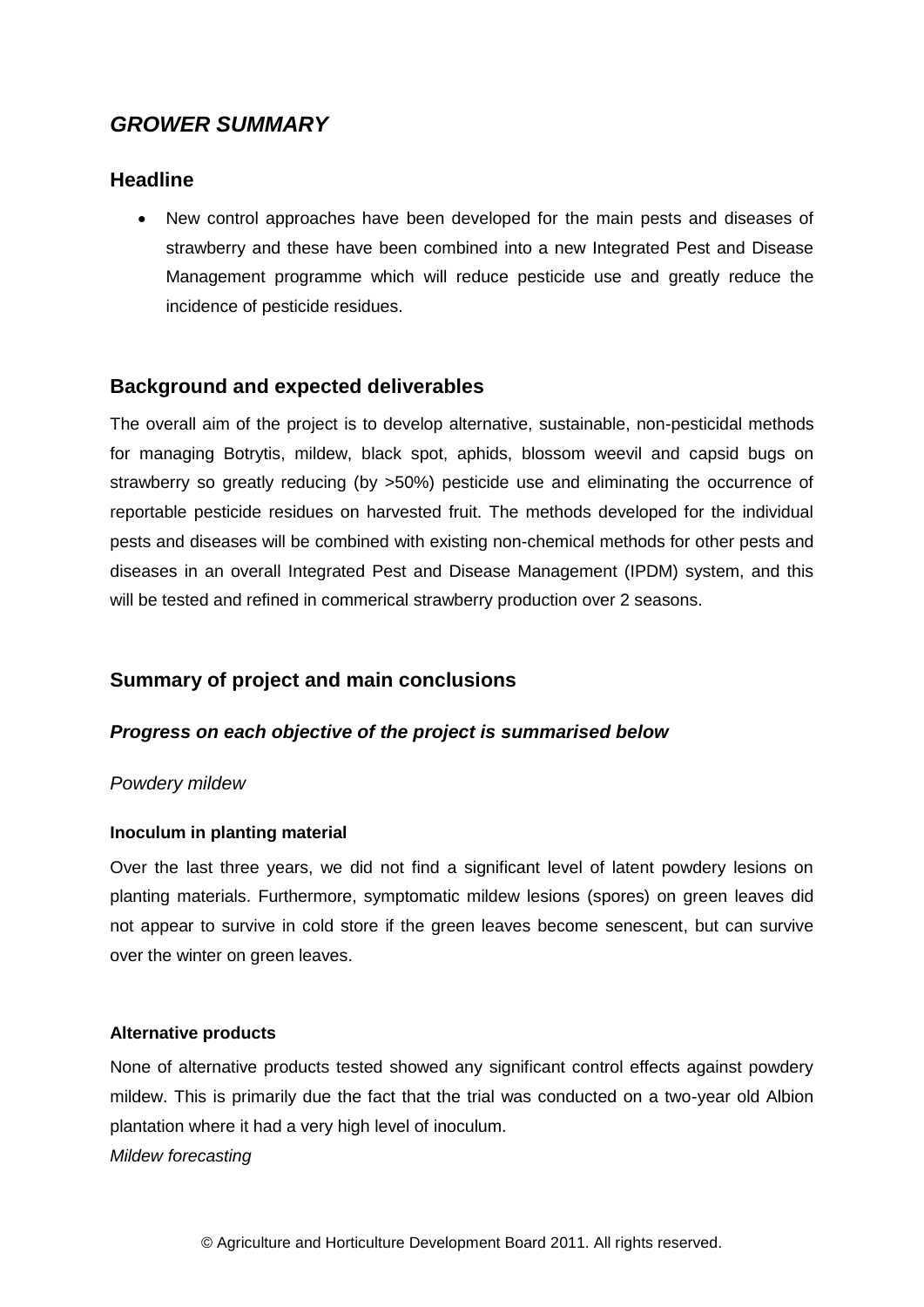On early covered ever-bearers, the model-managed plots had similar levels of powdery mildew as the conventional managed plots. However, the managed plots only received only 4 sprays compared to more than 20 sprays in the conventional plots. However, on a late 60 day Sonata crop, the evaluation trial failed to give any result because the initial mildew level was so high that a routine control programme failed to reduce the level before the trial could commence.

#### *Botrytis*

#### **Occurrence of latent Botrytis cinerea**

Fifty ex-cold store strawberry Elsanta plants, supplied by the grower on the day of planting, were examined for latent infection by *B. cinerea*. *B. cinerea* was detected in 8% of the plants sampled indicating localised infection.

#### **Fungicide efficacy**

Fungicide sprays and drenches were applied 3 weeks after planting. The fungicide treatments were: Untreated control, Cercobin WG drench at 1 g/L (0.25 g per plant), Teldor spray at 1.5 kg/ha, Scala spray at 2 L/ha, Signum spray (old label) at 1.8 kg/ha, Switch spray at 1 kg/ha and Serenade ASO spray at 10 L/ha. In crop assessments were carried out 2 weeks after treatment. 20 tagged leaves per plot were sampled, surface disinfected and placed into humid incubation and assessed for *B. cinerea*. Overall within this crop *B. cinerea* was at a low level. No clear consistent differences were shown between the fungicide treatments, but Signum showed some initial promise in the leaf humid incubation assessments.

#### **Control of fruit infection using Binab (Trichoderma spp.)**

A grower standard spray programme of 4 fungicides at weekly intervals was compared with three biocontrol treatments; Prestop (*Gliocladium* spp.) and Serenade ASO (*Bacillus subtilis*) applied as weekly sprays and Binab T-Vector (*Trichoderma* spp.) vectored by bees.

Assessments were carried out on leaves, flowers and fruit to assess levels of botrytis. A high level of latent infection by *B. cinerea* was present in flowers and leaves of strawberries in the two experimental tunnels. Both bumble bees and honey bees effectively transferred the biocontrol product from the hives to the flowers. None of the treatments significantly reduced the incidence of latent infection by *B. cinerea* in strawberry flowers or fruit, or the incidence of botrytis fruit rot.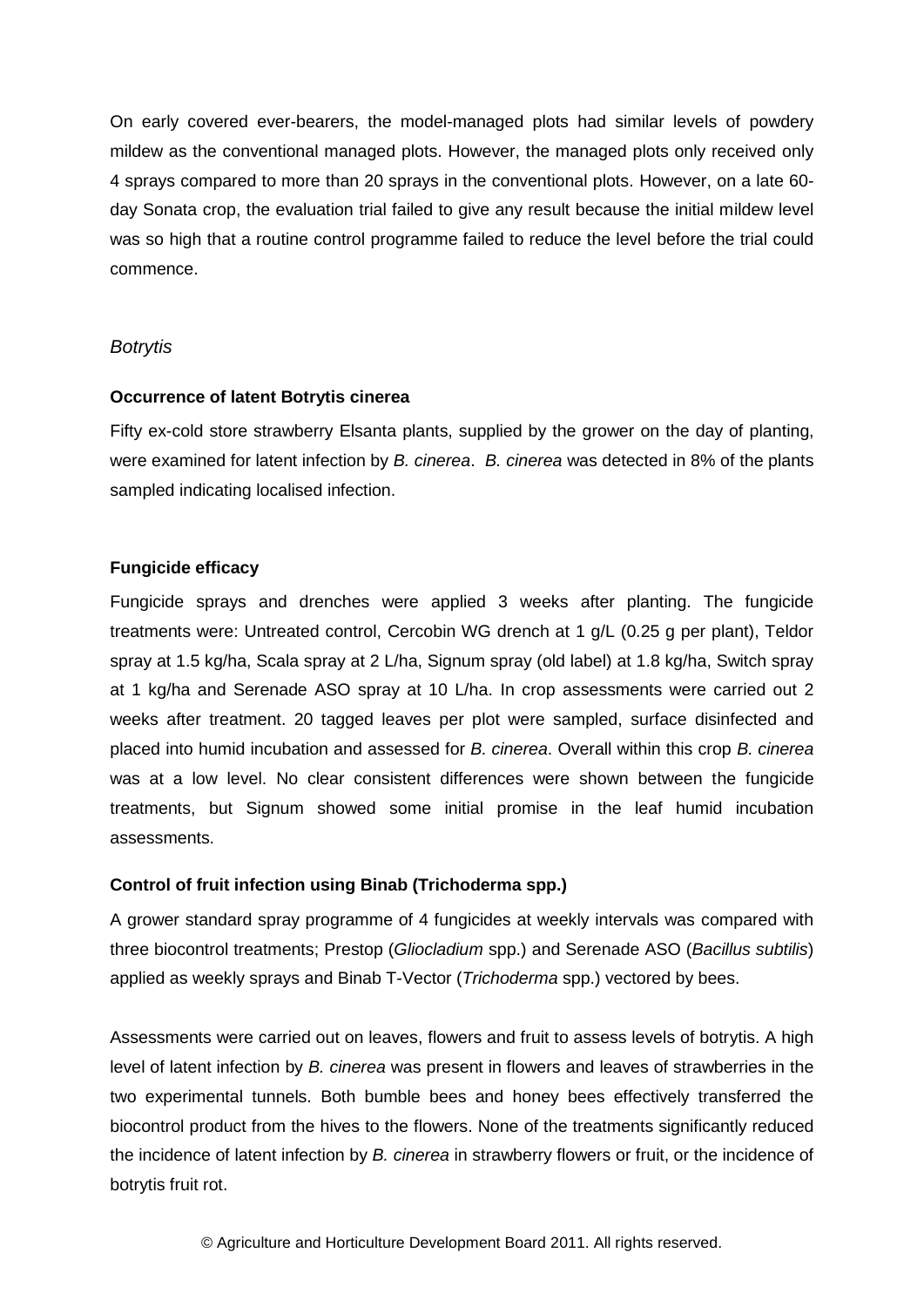#### **BOTEM forecasting of botrytis**

Validation results in 2010 again confirms those of previous years: botrytis risk on Junebearers (Elsanta) covered early in the early spring is very low. The level of fruit with latent botrytis infection is very low in both conventional and unsprayed plots. The results from all three years (2008-2010) suggested that for early-covered June-bearers fungicide application is not necessary to manage grey mould.

#### **Pesticide dissipation**

Fungicide residues are very persistent on leaves of strawberry plants grown under protection: residues virtually did not reduce 10 days after applications. In contrast, much of fungicide residue was washed off those plants in open conditions due to the rain one day after the application. Thus, it is critically important to establish harvest intervals for strawberry grown under protection for each pesticide; using the data from open-field conditions may result in significant amount of residues on fruit under protection.

#### *Black spot*

#### **Molecular comparison of black spot isolates**

Molecular analysis of isolates from different hosts at several sites suggested that significant differentiation among isolates only occurred between different sites but not between hosts at the same site. Thus, it does not appear that there is significant host-pathogen association for this pathogen yet.

#### **Using artificial inoculation to confirm the molecular findings**

Thirteen isolates of *C. acutatum* , previously isolated from strawberry, apple, weeds, primula and alder were inoculated onto strawberry fruits of the variety Red Glory. All isolates caused lesions on the fruit but there were differences in lesion size and sporulation of *C. acutatum*. The highest lesion scores were on fruit inoculated with isolates from strawberry, apple and alder. The lowest scores were on isolates from weeds. The results indicate that weeds and other non-strawberry hosts could act as a source of inoculum for *C. acutatum* in strawberry plantations. Further tests will be conducted in 2011. Similar tests on plants are still in progress.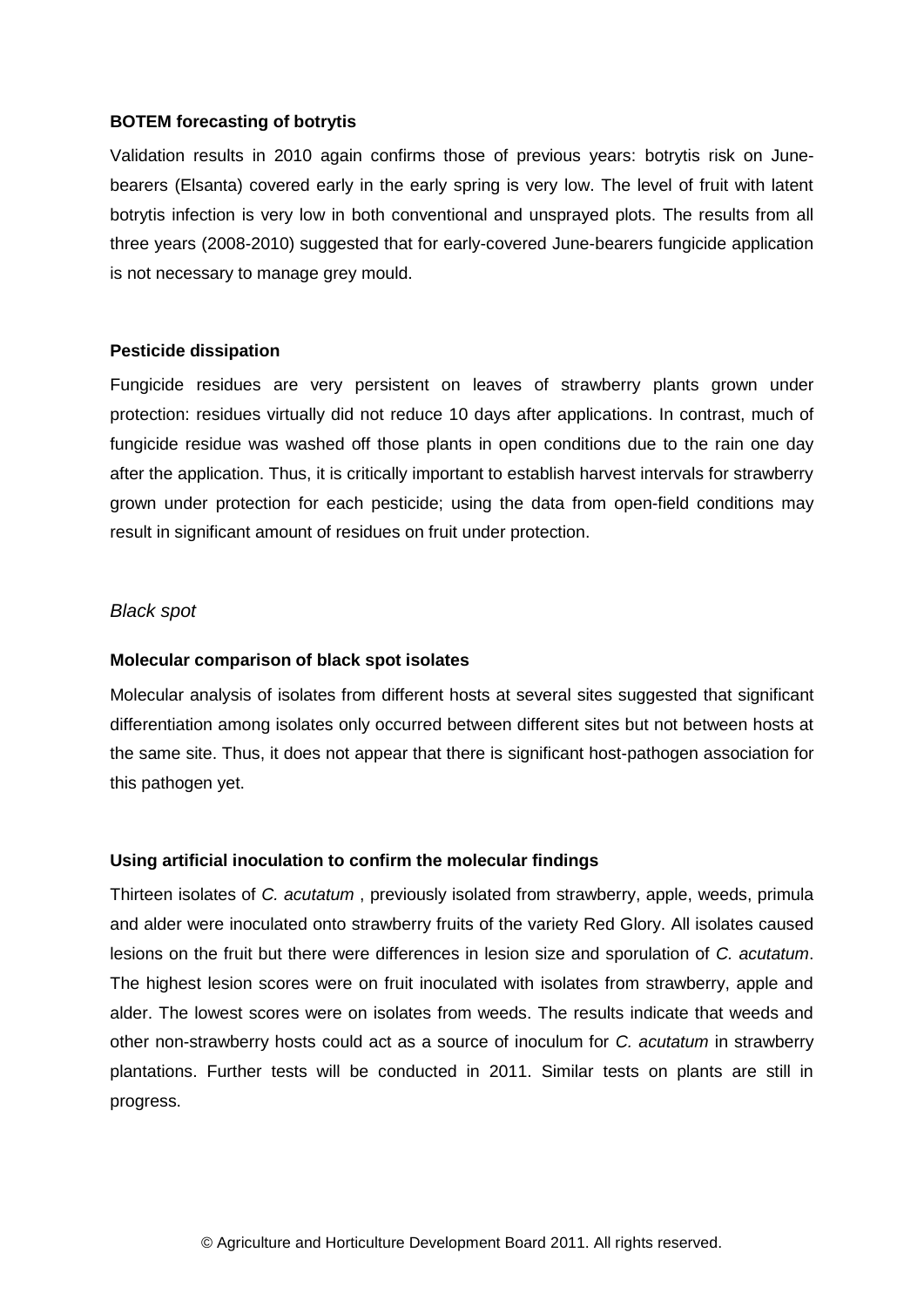#### **Evaluation of biofumigants to eliminate Colletotrichum-infested debris in soil**

In the Hortlink biofumigation project (HL0177 – SF 77) biofumigants to control verticillium on strawberry were investigated. The project identified lavender waste and some brassica products, including Biofence as potential biofumigants. Soil fumigation is an important part of the integrated approach to control blackspot in strawberry production. The purpose of this study is to evaluate the efficacy of these products against *C. acutatum* in the laboratory, based on the protocol developed for *Verticillium dahliae* testing. Protocols for evaluating the efficacy of the biofumigants have been established. The tests will be set up later in 2011, once blackspot-infected strawberry debris has been collected.

#### **Development of simple guidelines for blackspot management**

Simple guidelines will be developed to assist growers in making decisions regarding the need for management measures against blackspot, based on published data and newly available information on blackspot from this project. These guidelines will assess the relevance of various inoculum sources (runner origin, site history, alternative hosts etc), available control methods (fungicide efficacy, BCAs and biofumigation), production systems and local environmental conditions. Draft guidelines have been produced. These will be used in the IPDM trials established in 2011 and discussed and amended as necessary.

#### **European tarnished plant bug**

A large scale field experiment was done to evaluate the use of the bug vac for control of *L. rugulipennis* in strawberry. Weekly bug vacs at the peak of *L. rugulipennis* populations (from the beginning of July, peaking at the end of August) were applied to half of the plots. Both the non-bug vacced and bug vacced plots were sampled before and after each bug vac operation. Overall the numbers of most invertebrates including *L. rugulipennis* adults and nymphs were reduced by 10 - 40%. The reduction of fruit damage in the bug vacced plots was lower, but not significantly so. A number of recommendations for the bug vac operations have been made; 1) the bug vac to be front mounted to prevent bugs flying away as the tractor passes over the beds, 2) begin bug vaccing as soon as the rise in populations is detected with the pheromone traps (~4 weeks before detection in field using traditional sampling methods), 3) more frequent passes over crop – at least 3 times per week.

In an experiment to test the neccessary growing conditions of alyssum (attractant of *L. rugulipennis*) in strawberry crops, alyssum seed sown directly into soil did not establish well and seedlings were subject to competition from weeds and drying out. Plug plants sown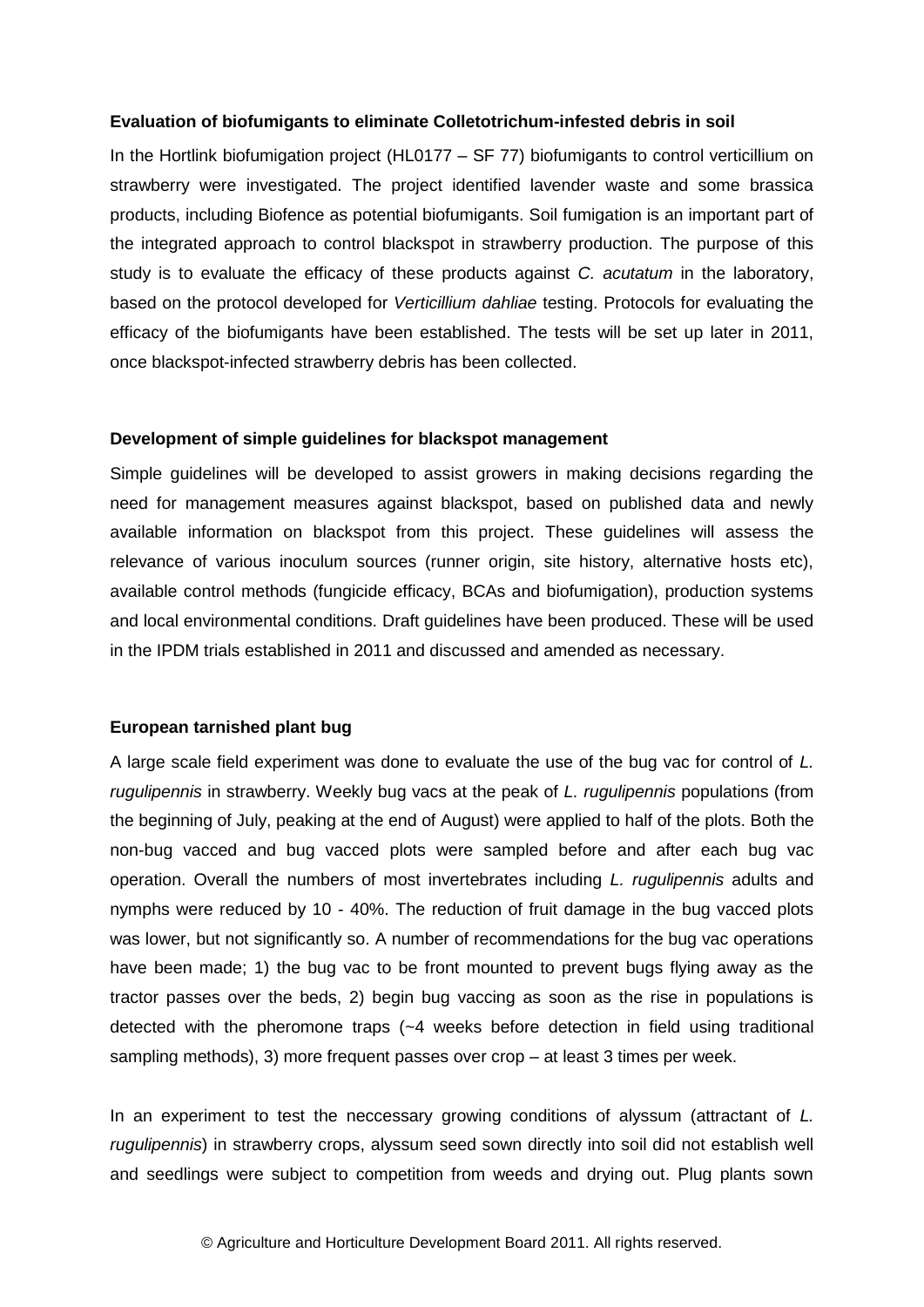directly into the soil were also vulnerable to competition from weeds. Plants grown in grow bags with drip irrigation developed best. Trials with alyssum varieties are showing that the varietyClear Crystal produces more vigorous growth and more flowers than Snow Crytal>Snow Drift>Easter Bonnet>Gold Ball.

Hexyl butyrate dispensers were used in combination with live female *L. rugulipennis* and artificial sex pheromone in field experiments to determine the mechanism of reported population reductions. Results were not consistent, but in general a lower % of males were found in samples when hexyl butyrate was present than when it was absent.

#### **Aphids**

Small plot experiments were done to assess the effects of sowing flowering plants alongside strawberry plantings on the numbers of aphid predators and parasitoids in the crop. The plants used were lucerne (*Medicago sativa*)*, red campion* (*Silene dioecia*)*, viper's bugloss* (*Echium vulgare*) and a mixture of annual species, cornflower (*Centaurea cyanus*)*,* corn marigold (*Anthemis arvensis*) and corn chamomile (*Chrysanthemum segetum*). There was no apparent effect of these flowering plants on the numbers of beneficials found in adjacent strawberry plants when compared with a bare soil control.

Earlier work has demonstrated that various plant volatiles are attractive to a range of insect predators. However, work within this project both in laboratory olfactometry and field trapping experiments has failed to identify an attractive volatile for any predators of strawberry pests, with the exception of hoverflies. Further experiments with mass releases of a commercially available predator, *Orius laevigatus*, failed to show any response of this predator to lures containing farnesene, methyl salicylate or a mixture of farnesene, methyl salicylate, phenylethanol and caryophyllene.

In a field scale field trial using 4 different timings of Calypso between the end of September and beginning of November, all applications reduced the numbers of aphids (*Macrosiphum euphoriae*) present on the crop the following spring compared to the untreated control (less than 50 aphids/100 leaves compared to more than 400 aphids/100 leaves).

The parasitoid *Aphidius eglanteriae* has proved to be a difficult species to mass produce so an alternative species, *Ephedrus cerasicola* was assessed for its effectiveness in reducing *C. fragaefolii* populations in a potted plant experiment. A mix of six parasitoids was used and compared with *E. cerasicola* alone and an untreated control; this mix has been designed to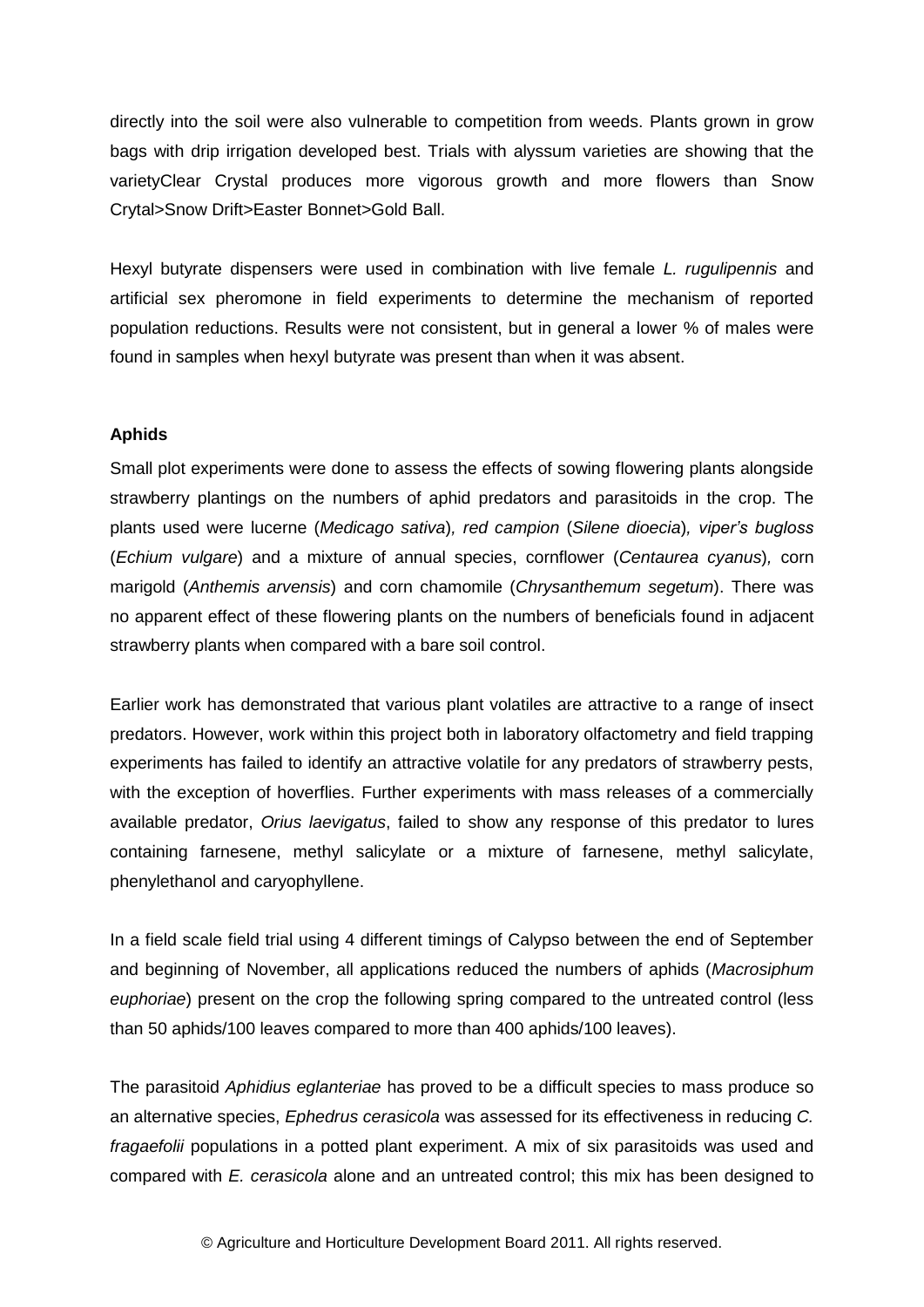contain species that attack all the main aphid pests of strawberry. Results showed that releasing parasitoids onto aphid-infested plants significantly reduced the populations of both *C. fragaefolii* and *M. euphorbiae*.

#### **Strawberry blossom weevil super trap**

Three field trials in Kent and Hereford were set up to determine if the supertrap could be used as a mass trapping (MT) device for *A. rubi*. Supertraps were found to be a sensitive indicator of the presence of *A. rubi* populations, but it was not clear if the catches were related to the population density. Further work is needed to establish the relationship between monitoring traps (in small numbers in crops) and weevil populations and where best to site the traps in crops for monitoring purposes. The 2010 data suggest that the MT treatment (grid 36 supertraps per ha) performed well at one site where the *A. rubi* populations were low, but at the two organic sites, where *A. rubi* populations were higher, they only captured < 30% of the weevils and did not reduce severing damage in the crop. The results do suggest that the density of deployment of 36 traps in a 1 ha plot ( $= 25$  traps per ha in large plots) is insufficient where populations are moderate or high and the density needs to be increased, or the traps used in conjunction with chemical treatments. Ideally, a smaller, low cost trap should be developed which can be deployed economically at higher densities for MT. It is likely that the supertraps will perform better at very low populations densities, in crops which come into flower later and if they are deployed continuously through the season.

A small scale field trial was done to test combinations of trap designs for *L. rugulipennis* and *A. rubi*. White cross vanes on the bucket traps were a repellent to *L. rugulipennis* males. The *A. rubi* lures did not interfere with catches of *L. rugulipennis*. In previous experiments *L. rugulipennis* catches were impeded by the grids used as bee excluders. Numbers of *A. rubi* were too small to draw conclusions from. Any future combined monitoring trap should not have white cross vanes or a grid. The ideal trap would be a green cross vane that attracts *L. rugulipennis* and *A. rubi*.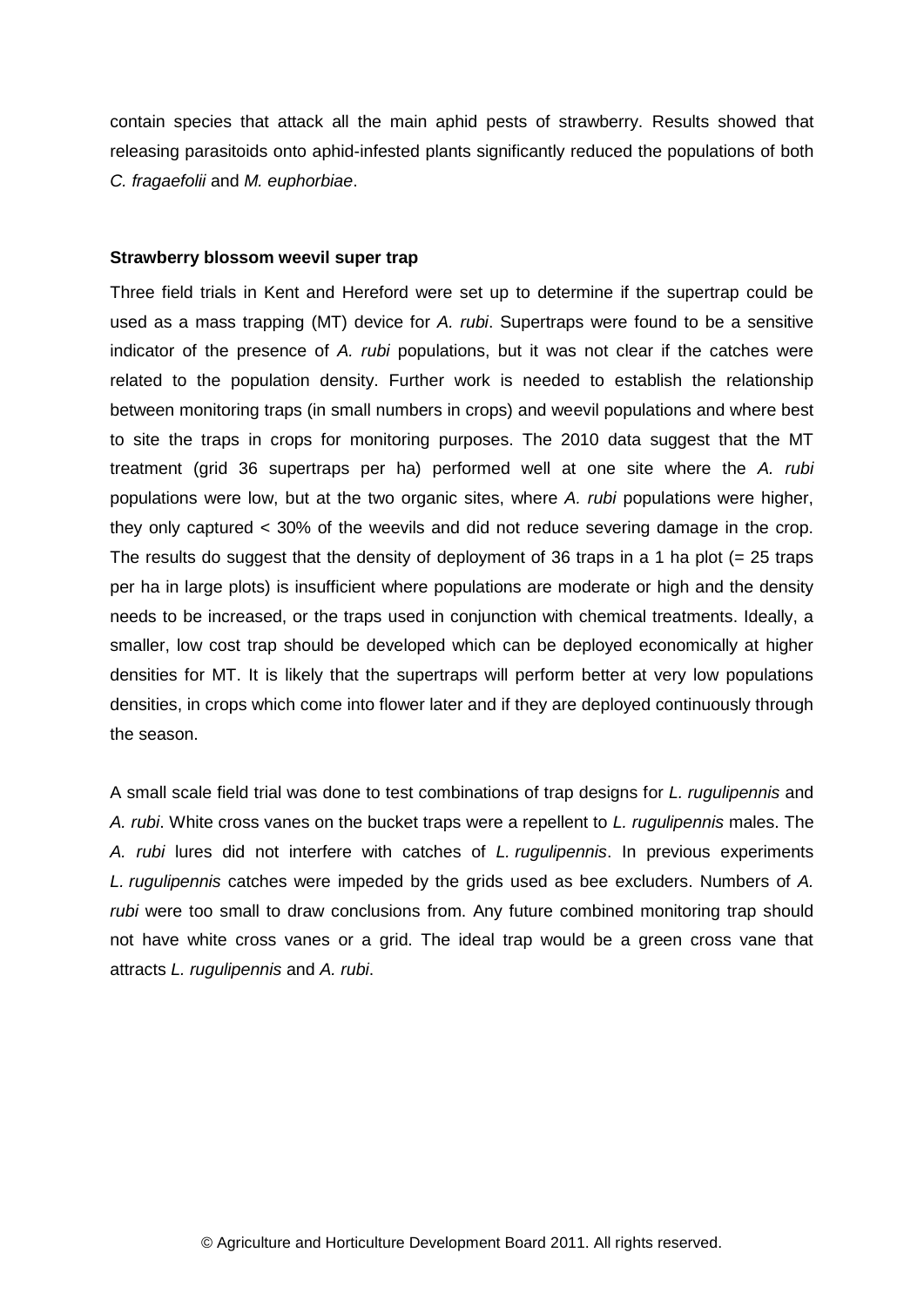# **Financial benefits**

*Botrytis*, mildew, black spot, aphids, blossom weevil and capsid bugs are very common problems wherever and however strawberries are grown in the UK. A very high percentage of strawberry plantations are infected by these pests and diseases. No quantitative data on losses is available, but conservatively assuming 10% of the crop is lost as a result of these infestations, this is equivalent to 5,074 tonnes of strawberries, worth £21 million.

To calculate the expected annual added value that might result from a successful project, it is assumed that it will lead to an average halving in losses in the current crop to 5%, i.e. an additional £10,623 million of UK sales. In addition, the improved consumer acceptability of UK strawberry growing compared to foreign competitors will reduce imports by 10%, yielding an additional £17 million of sales. It is possible that increased consumer confidence in strawberries will also grow the overall market marginally.

If the incidence of *B. cinerea* in propagation material can be reduced, and if this is shown to reduce risk of fruit rot, then fungicide application during flowering to control fruit *B. cinerea* could be reduced. A secondary benefit for growers would be an end to the picking disruption entailed by delaying harvesting (or picking and destroying) fruit developing within fungicide sprayed flowering crops.

Ultimately if the use of a biological product can be shown to decrease levels of *B. cinerea*  developing from flowers to fruit, the reduction in spray costs and the disruption of harvest intervals will produce financial benefits.

# **Action points for growers**

- The risk of Botrytis on early covered June-bearer strawberries is very low so spraying with fungicides against Botrytis may not be necessary. For everbearers later in the season, the EMR Botem computer-based forecasting model (available from Prof Xiangming Xu at EMR, [xiangming.xu@emr.](mailto:xiangming.xu@emr)ac.uk) can be used to time sprays of fungicides or biocontrol agents and may result in a substantial reduction in fungicide use.
- Effective early control of powdery mildew is essential to minimise the risk later in the crop and if such good early control is achieved then a computer based forecasting model available from EMR can be used to time sprays and may result in a substantial reduction in fungicide use.